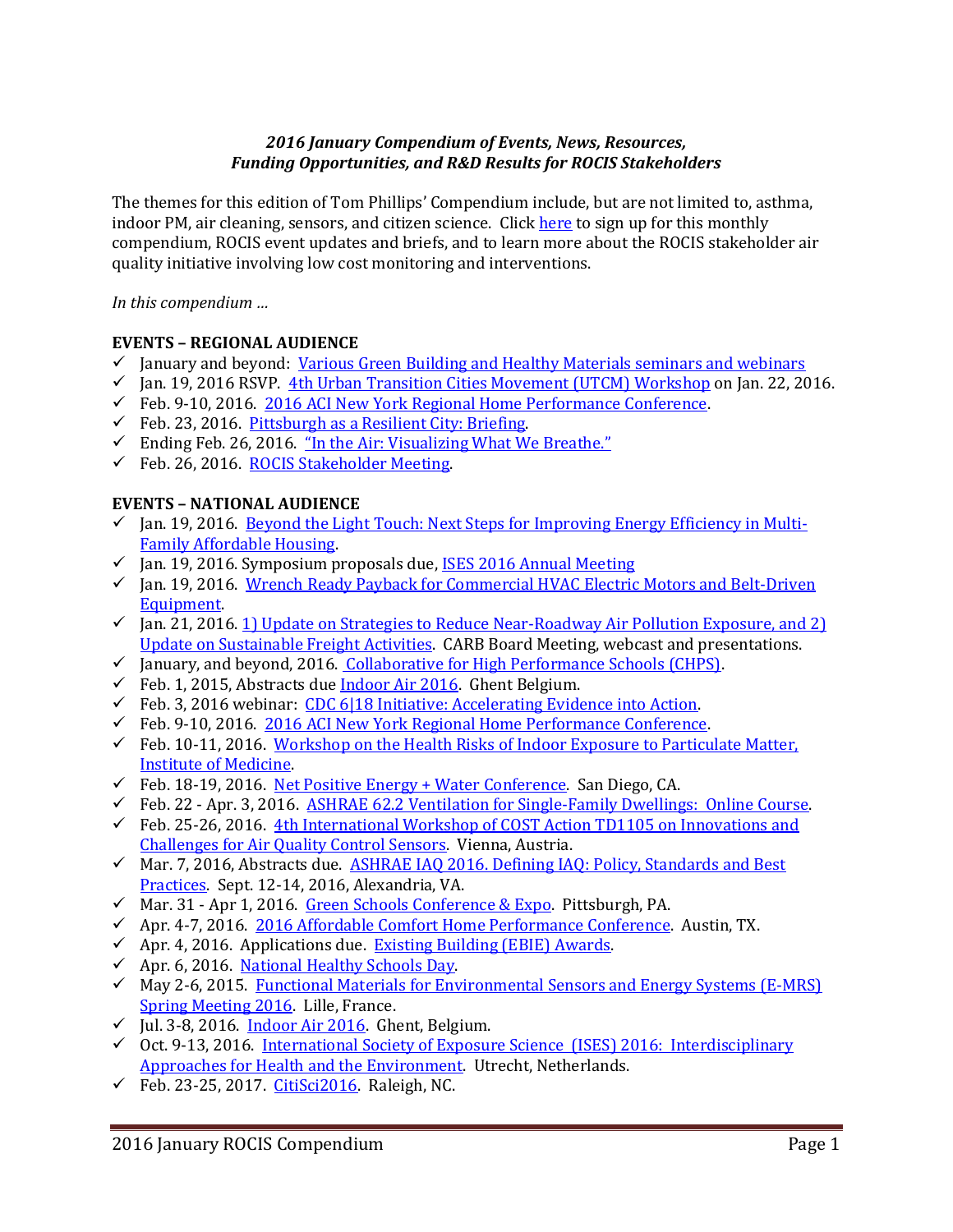# **REGIONAL NEWS**

- $\checkmark$  [GASP Testifies at School Board for Clean and Safe School Buses.](http://gasp-pgh.org/2015/12/15/school-buses-should-be-clean-and-safe/) Dec. 15, 2015.
- $\checkmark$  [IAQ Pilot Study, Energy Efficiency Upgrade Challenges, and, Disclosure Legislation Info Shared.](https://www.go-gba.org/energy-efficiency-upgrade-challenges-disclosure-legislation-and-indoor-air-quality-pilot/) Jan. 4, 2016.
- $\checkmark$  [Unique Commuter Survey Reveals Complexity of the 2015 Pittsburgh Commuter.](https://www.go-gba.org/infographic-make-my-trip-count/) Jan. 14, 2016.
- [UPMC inks deal with Utah firm to calculate health costs.](http://www.post-gazette.com/business/healthcare-business/2016/01/11/UPMC-links-deal-with-Utah-firm-to-calcuate-health-costs/stories/201601110009) Jan. 11, 2016.
- Health studies elsewhere [show the harm of fracking.](http://www.post-gazette.com/opinion/letters/2015/12/22/Health-studies-elsewhere-nbsp-show-the-harm-of-fracking/stories/201512180099)Dec. 22, 2015.
- [Gas drilling prompts fight against health department accreditation.](http://powersource.post-gazette.com/news/environment/2015/11/04/Gas-drilling-prompts-environmentalists-to-fight-health-department-accreditation/stories/201511040092)Nov. 4, 2015.
- $\checkmark$  [New office buildings for start-ups planned in Pittsburgh.](http://www.post-gazette.com/business/development/2015/12/29/New-office-building-style-will-debut-in-Pittsburgh-E-V-Bishoff/stories/201512290058) Dec. 29. 2015.
- √ [January is National Radon Action Month](https://www.facebook.com/SWATPennsylvaniaRadon/?fref=nf)  Free Test Kits in Pennsylvania. Jan. 12, 2016.

## **OTHER NEWS**

HEALTH

- $\checkmark$  [Fracking industry wells associated with premature birth.](http://www.nsf.gov/news/news_summ.jsp?cntn_id=136618&org=NSF&from=news) Oct. 8, 2015.
- [Childhood Asthma Rates Level Off, But Racial and Regional Disparities Remain.](http://www.asthmacommunitynetwork.org/node/16234) Dec. 30, 2015.
- $\checkmark$  [Gut bacteria could predict asthma in kids.](http://www.sciencemag.org/news/2015/09/gut-bacteria-could-predict-asthma-kids) Sept. 30, 2015.

GREEN BUILDINGS

 $\checkmark$  [BPI's Larry Zarker interview on healthy, energy efficient homes.](http://hi.iaq.net/h/i/179900124-healthy-indoors-show-bpis-larry-zarker-interview) Dec. 14, 2015

[Groups call for including schools in California's AB32 climate change plans.](http://www.greenschools.net/article.php?id=527) Nov. 17, 2015.

## SENSORS AND MONITORING

 $\checkmark$  [NCAR to develop wildland fire prediction system for Colorado.](https://www2.ucar.edu/atmosnews/news/18317/ncar-develop-wildland-fire-prediction-system-colorado) Dec. 9, 2015.

## **RESOURCES**

IEQ

- $\checkmark$  [Overheating in Homes -](http://www.building4change.com/article.jsp?id=2665#.VpgCaVJ9TRJ) The Big Picture.
- $\checkmark$  [NIH Clinical trial of air cleaners to improve indoor air quality and COPD health](http://grantome.com/grant/NIH/R01-ES022607-03) (in progress).
- $\checkmark$  Control of Legionella bacteria in the PWGSC real property portfolio.

HEALTH

- [Asthma Community Network.](http://www.asthmacommunitynetwork.org/podcasts)
- [Asthma Home Intervention: Pay for Success \(PFS\) / Social Impact Bond \(SIB\) project.](http://www.greenandhealthyhomes.org/get-help/pay-success)
- [UBC Webinars on Environmental Health.](https://www.youtube.com/user/UBCSPPH1/featured)

GREEN BUILDING

 $\checkmark$  [Assessing the True Value of Deep Energy Retrofits.](http://www.naiop.org/en/Magazine/2015/Winter-2015-2016/Finance/Assessing-the-True-Value-of-Deep-Energy-Retrofits.aspx)

# COMMUNITY DEVELOPMENT AND URBAN PLANNING

- $\checkmark$  [Smart Cities: Auckland and Christchurch are global winners.](https://netguide.co.nz/story/auckland-and-christchurch-global-smart-city-winners/) Oct. 20, 2015.
- AIR QUALITY AND HEALTH MONITORING
- [AQAST 10 Conference, Jan. 2016.](http://acmg.seas.harvard.edu/aqast/meetings/2016_jan/index.html#oral_tue)
- ← Cohan Research Group, Rice University.
- $\checkmark$  Air Quality, Social Stress, and Health Research.

## **SENSORS**

- [EUNetAir Newsletter,](http://www.eunetair.it/) Dec. 2015.
- [SENSIndoor Newsletter,](http://sensindoor.eu/fileadmin/sensindoor/downloads/SENSIndoor_Newsletter_Issue1.pdf) Dec. 2015.
- [EPA Sensor R&D Update.](http://semanticommunity.info/@api/deki/files/35992/RonWilliams10192015.pdf) Oct. 2015.
- [Future of sensor networks.](http://www3.epa.gov/ttn/amtic/files/2014conference/wedngamdye.pdf) 2014.
- $\checkmark$  [Cambridge University AQ sensor R&D.](http://www.ch.cam.ac.uk/person/rlj1001)
- $\checkmark$  [Summary of low cost AQ sensor features.](http://www.ises2015.org/Images/Sensor-Fair-participants.pdf) ISES 2015 Sensor Fair.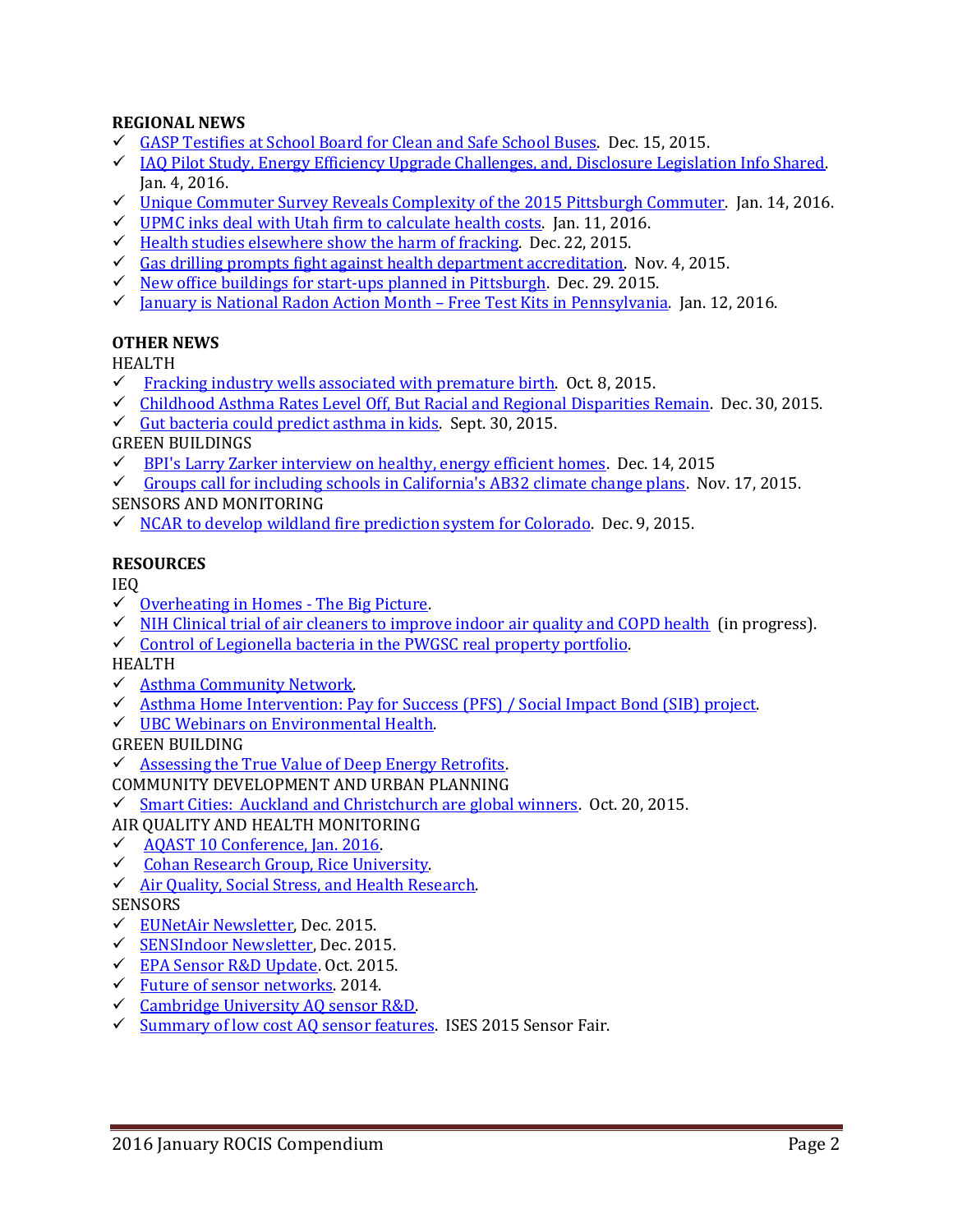# **FUNDING OPPORTUNITIES**

- $\checkmark$  [The West Penn Power Sustainable Energy Fund:](http://wppsef.org/) Due Jan. 21, 2016
- [CalEPA: \\$1 Million to Support Vulnerable Communities.](http://www.rampasthma.org/archives/13626) Due Jan. 22, 2016.
- $\checkmark$  HUD: [Innovation in Affordable Housing Student Design and](https://www.huduser.gov/portal/challenge/home.html) Planning Competition. Due Feb. 8, 2016.
- $\checkmark$  [EPA: Environmental Justice Collaborative Problem-Solving Grants. D](http://www3.epa.gov/environmentaljustice/grants/ej-cps-grants.html)ue Feb. 12, 2016.
- [Keystone Energy Efficiency Alliance: Energy Efficiency Award for K-12 Schools in PA.](http://energywisepa.org/schools-award) Due Mar. 4, 2016.

## **RESEARCH AND DEMONSTRATION**

IEQ

- $\checkmark$  Tunno, et al., 2015. Indoor air sampling for fine particulate matter and black carbon in [industrial communities in Pittsburgh.](http://www.sciencedirect.com/science/article/pii/S0048969715303193)
- $\checkmark$  Sbihi et al. Sept. 2015. Perinatal Exposure to Traffic-Related Air Pollution and Atopy at 1 Year [of Age in a Multi-Center Canadian Birth Cohort Study.](http://ehp.niehs.nih.gov/1408700/) Indoor exposure is modeled.
- $\checkmark$  li and Zhao, 2015. Estimating Mortality Derived from Indoor Exposure to Particles of Outdoor [Origin.](http://www.ncbi.nlm.nih.gov/pmc/articles/PMC4393180/)
- U. of Texas-Austin, Recent Air Cleaner Studies:
	- o Aldred et al., 2015. [Benefit-cost analysis of commercially available activated carbon](http://www.ncbi.nlm.nih.gov/pubmed/25952610)  filters for [indoor ozone removal in single-family homes.](http://www.ncbi.nlm.nih.gov/pubmed/25952610)
	- o Aldred, et al. 2014. [Benefit-Cost Analysis of Reduced Ventilation in a University](http://www.utexas.edu/sustainability/documents/0301_Aldred_Symposium2014.pdf)  [Laboratory Building.](http://www.utexas.edu/sustainability/documents/0301_Aldred_Symposium2014.pdf)
	- o [News article,](http://towertalk.utexas.edu/2015/05/26/final-thoughts-on-an-unusual-commencement-weekend/) May 2015.
	- o Aldred, 2015[. The Nexus of Energy and Health: A Systems Analysis of Costs and Benefits](https://www.google.com/url?q=https://repositories.lib.utexas.edu/bitstream/handle/2152/32147/ALDRED-DISSERTATION-2015.pdf%3Fsequence%3D1&sa=U&ved=0ahUKEwjK05KF0aDKAhWF9R4KHQuvCYgQFggHMAE&client=internal-uds-cse&usg=AFQjCNHwi8lBGMlrJz2Vi019ZC1H5nLIyQ)  [of Ozone Control by Activated Carbon Filtration in Buildings.](https://www.google.com/url?q=https://repositories.lib.utexas.edu/bitstream/handle/2152/32147/ALDRED-DISSERTATION-2015.pdf%3Fsequence%3D1&sa=U&ved=0ahUKEwjK05KF0aDKAhWF9R4KHQuvCYgQFggHMAE&client=internal-uds-cse&usg=AFQjCNHwi8lBGMlrJz2Vi019ZC1H5nLIyQ) PhD Dissertation.
- Teixiera et al. (eds.), 2015. GERIA [Geriatric study in Portugal on Health Effects of Air Quality in](http://geria.webnode.com/)  [Elderly Care Centers.](http://geria.webnode.com/) Instituto de Saúde Pública da Universidade do Porto, Portugal.

 $\checkmark$  Wheeler, et al., 2013[. Predictors of indoor BTEX concentrations in Canadian residences.](http://www.statcan.gc.ca/pub/82-003-x/2013005/article/11793-eng.htm) HEALTH

- $\checkmark$  Sbihi et al. Sept. 2015. Perinatal Exposure to Traffic-Related Air Pollution and Atopy at 1 Year [of Age in a Multi-Center Canadian Birth Cohort Study.](http://ehp.niehs.nih.gov/1408700/)
- $\checkmark$  Environmental Health Perspectives, Advance Publications.
- LAND USE
- $\checkmark$  Lovasi et al. 2016 in press. Urban Tree Canopy and Asthma, Wheeze, Rhinitis, and Allergic [Sensitization to Tree Pollen in a New York City Birth Cohort.](http://ehp.niehs.nih.gov/1205513/)

SENSORS

Kumar et al. 2015. [The rise of low-cost sensing for managing air pollution in cities](http://www.surrey.ac.uk/features/research-highlights-potential-low-cost-air-pollution-sensors).

## **ABSTRACTS AND LINKS (for the above items)**

## **EVENTS – REGIONAL AUDIENCE**

**January and beyond:** [Various Green Building and Healthy Materials seminars and webinars,](https://www.go-gba.org/events/2016-01/)  hosted by the Green Building Association of Pittsburgh (GBA) and others.

**Jan. 19, 2016 RSVP.** [4th Urban Transition Cities Movement \(UTCM\) Workshop](https://www.go-gba.org/events/4th-urban-transition-cities-movement-utcm-workshop/) on **Jan. 22.** The Environmental Justice Community Alert Matrix initiative is offering FREE trainings to residents on the topics of Energy, Air Quality, & Water. Participants may also quality for a FREE Home IAQ Assessment.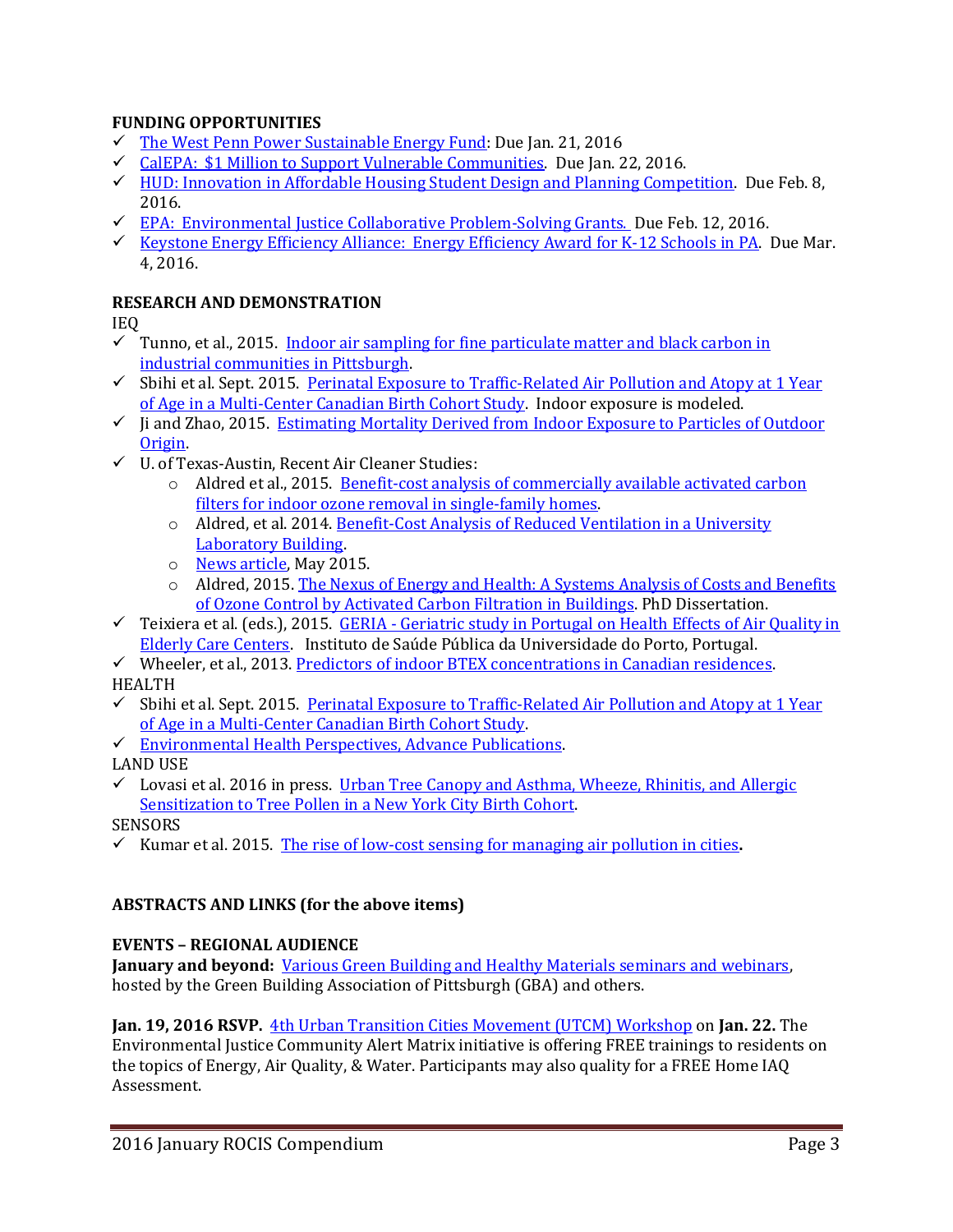# **EVENTS – REGIONAL AUDIENCE Continued**

**Feb. 9-10, 2016.** [2016 ACI New York Regional Home Performance Conference.](http://www.homeperformance.org/conference/2016-aci-new-york-regional-home-performance-conference) Saratoga Springs, NY. IAQ, HVAC, energy efficiency, diagnostics, standards, and business tools are on the program.

**Feb. 23, 2016.** [Pittsburgh as a Resilient City:](https://www.go-gba.org/events/breakfast-briefing-pittsburgh-as-a-resilient-city/) Briefing. Grant Ervin, Pittsburgh's chief resilience officer, and Jordan Fischbach, co-director of RAND's Water and Climate Resilience Center, will discuss how the topic of resiliency is changing city planning conversations in Pittsburgh and around the world. Last year, Pittsburgh was selected for the [100 Resilient Cities](https://www.google.com/url?sa=t&rct=j&q=&esrc=s&source=web&cd=1&cad=rja&uact=8&ved=0ahUKEwiFvM7p2KLKAhVCGh4KHZqYDdQQFggcMAA&url=http%3A%2F%2Fwww.100resilientcities.org%2F&usg=AFQjCNHVkLRzEw8z3sKUc1FEPyLYNUoxHg&bvm=bv.111396085,d.dmo) network, a Rockefeller Foundation program.

**Ending Feb. 26, 2016.** "In the A[ir: Visualizing What We Breathe.](http://filmmakers.pfpca.org/exhibitions/air-visualizing-what-we-breathe)" The exhibit at Pittsburgh Filmmakers in North Oakland attempts to raise our consciousness about the progress we have yet to make.

**Feb. 26, 2016**. [ROCIS Stakeholder Meeting,](http://rocis.org./) Insights from & Implications of the ROCIS Low-Cost Monitoring Project, 10:00 - 2:30 PM.

# **EVENTS – NATIONAL AUDIENCE**

**Jan. 19, 2016.** [Beyond the Light Touch: Next Steps for Improving Energy Efficiency in Multi-Family](http://www3.epa.gov/statelocalclimate/web-podcasts/forum-by-date.html)  [Affordable Housing.](http://www3.epa.gov/statelocalclimate/web-podcasts/forum-by-date.html) EPA webinar and podcast. By focusing on facilitating and incentivizing action by building owners, a growing number of states and organizations have found ways to reduce household energy cost burdens and provide multiple benefits that go beyond those achieved by standard efficiency improvements.

Jan. 19, 2016. Symposium proposals due, **ISES 2016 Annual Meeting** (see below). Abstracts due Mar. 13.

**Jan. 19, 2016.** [Wrench Ready Payback for Commercial HVAC Electric Motors and Belt-Driven](https://vts.inxpo.com/scripts/Server.nxp?LASCmd=AI:4;F:QS!10100&ShowKey=28988&AffiliateData=email3)  [Equipment.](https://vts.inxpo.com/scripts/Server.nxp?LASCmd=AI:4;F:QS!10100&ShowKey=28988&AffiliateData=email3) An exploration of commercial HVAC equipment, common upgrade opportunities, a retrofit process overview and calculating payback will be discussed.

**Jan. 21, 2016**. [1\) Update on Strategies to Reduce Near-Roadway Air Pollution Exposure, and 2\)](http://www.arb.ca.gov/board/ma/2016/ma012116.pdf)  [Update on Sustainable Freight Activities.](http://www.arb.ca.gov/board/ma/2016/ma012116.pdf) CARB Board Meeting, webcast and presentations.

**January, and beyond, 2016.** [Collaborative for High Performance Schools \(CHPS\).](http://www.chps.net/dev/Drupal/calendar) Webinars on best practices for inspecting school facilities and operations.

**Feb. 3, 2016 webinar:** [CDC 6|18 Initiative: Accelerating Evidence into Action.](http://www.cdc.gov/sixeighteen/) This new initiative addresses six major public health problems such as asthma, and 18 available interventions.

**Feb. 9-10, 2016**. [2016 ACI New York Regional Home Performance Conference.](http://www.homeperformance.org/conference/2016-aci-new-york-regional-home-performance-conference) Saratoga Springs, NY. Topics include IAQ, HVAC, resiliency, commissioning, air sealing, net zero homes, and business tools.

**Feb. 10-11, 2016**. [Workshop on the Health Risks of Indoor Exposure to Particulate Matter,](http://iom.nationalacademies.org/Activities/PublicHealth/Health-Risks-Indoor-Exposure-ParticulateMatter.aspx)  Institute [of Medicine.](http://iom.nationalacademies.org/Activities/PublicHealth/Health-Risks-Indoor-Exposure-ParticulateMatter.aspx) Washington, DC. National experts at this workshop will address the ailments most affected by particulate matter and the exposure types of greatest concern, exposure modifiers, vulnerable populations, exposure assessment, risk management, and gaps in the science. (Webcast registration required).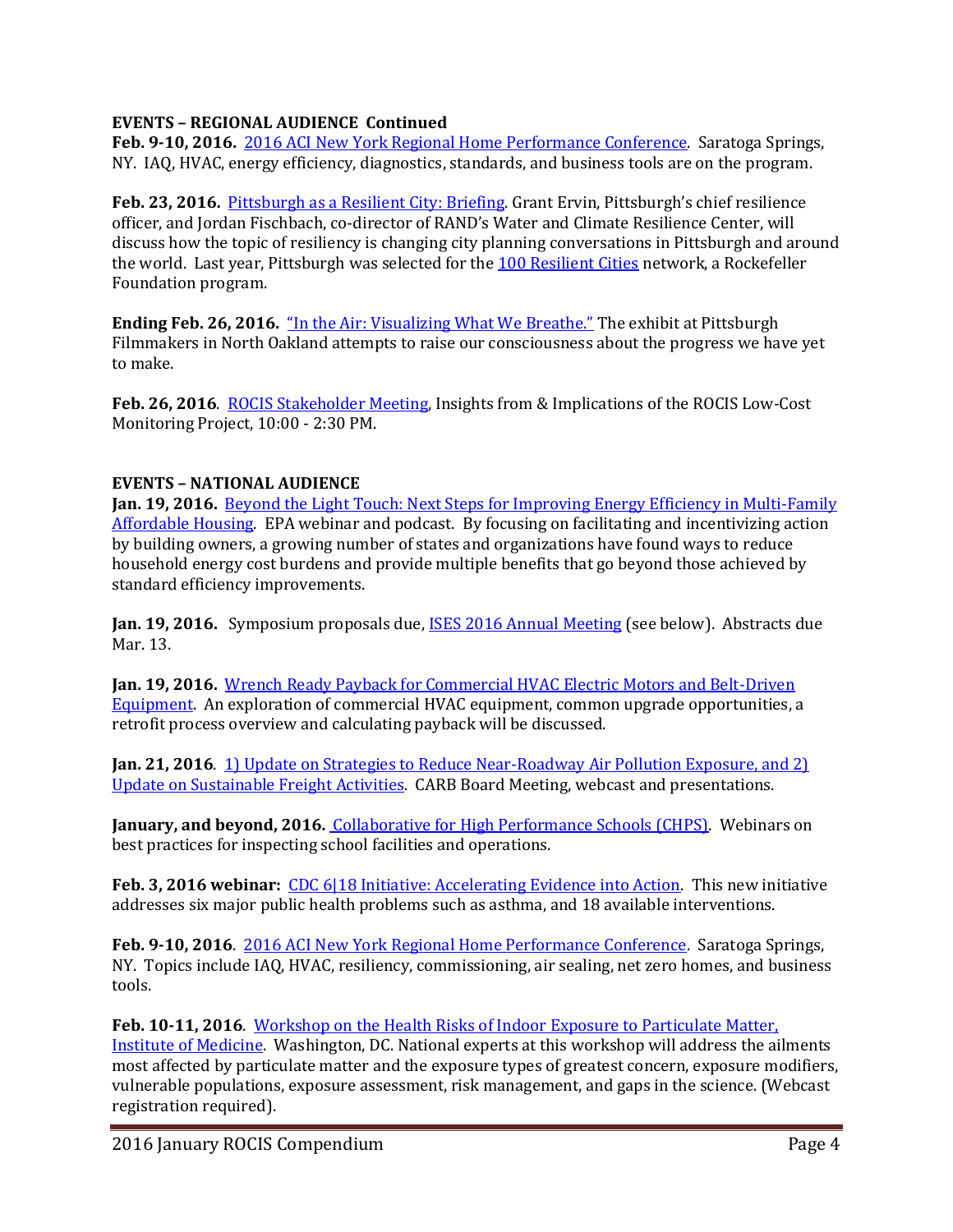# **EVENTS – NATIONAL AUDIENCE Continued**

Feb. 18-19, 2016. [Net Positive Energy + Water Conference.](http://living-future.us3.list-manage1.com/track/click?u=ae827ccb1dcf00c9de58fdb81&id=df912089ce&e=194d961907) San Diego, CA. The meeting will take an inside look at the bold projects that have achieved dramatic energy performance by integrating smart design and innovative renewable on-site energy generation

**Feb. 22 - Apr. 3, 2016**. [ASHRAE 62.2 Ventilation for Single-Family Dwellings: Online Course.](https://www.heatspring.com/courses/ashrae-62-2-ventilation-for-single-family-dwellings?aff_id=t2lyyg) This comprehensive, hands-on training course for professionals will teach you best practices for calculating ventilation requirements, optimizing equipment selection, and understanding where the standards are headed.

**Feb. 25-26, 2016.** [4th International Workshop of COST Action TD1105 on Innovations and](http://www.eunetair.it/cost/documents/paginanews.php?idnews=75)  [Challenges for Air Quality Control Sensors.](http://www.eunetair.it/cost/documents/paginanews.php?idnews=75) Vienna, Austria. [Additional workshops](http://www.eunetair.it/cost/documenti/COST-Action-TD1105_Upcoming-Events_2015-2016.pdf) on air sensors are also planned by the EUNetAir program for 2016.

**Mar. 7, 2016, Abstracts due**. [ASHRAE IAQ 2016. Defining IAQ: Policy, Standards and Best](https://www.ashrae.org/membership--conferences/conferences/ashrae-conferences/iaq-2016)  [Practices](https://www.ashrae.org/membership--conferences/conferences/ashrae-conferences/iaq-2016)**.** Sept. 12-14, 2016, Alexandria, VA. The program will include internationally acclaimed keynote speakers, original peer reviewed papers, the latest in IEQ control, plus workshops and panel discussion. The conference will guide the participants about what works and what really doesn't work when tackling major improvements in IAQ.

**Mar. 31 - Apr. 1, 2016.** [Green Schools Conference & Expo](http://greenschoolsconference.org/)**.** Pittsburgh, PA. Green cleaning, purchasing, and teaching, plus energy efficiency, are on the program. A Student Summit will be included to educate, empower, and inspire middle and high school students as our next generation of leaders.

**Apr. 4-7, 2016**. [2016 Affordable Comfort Home Performance Conference.](http://www.homeperformance.org/conference/2016-aci-national-home-performance-conference-trade-show) Austin, TX. One of the premier conferences on energy efficiency in existing and new homes, for practitioners, researchers, and policy experts. Health and safety topics will also be addressed, including outdoor pollutant intrusion. [Travel scholarships](http://www.homeperformance.org/conference-page/home-performance-contractor-scholarships) are available for 75 contractors.

**Apr. 4, 2016**. Applications due. [Existing Building \(EBIE\) Awards.](http://www.ebies.org/) The national juried competition recognizes improved environmental performance in existing buildings among building operators, facilities managers, owners, engineers, retro-commissioning agents and other professionals. Focus areas include energy, water, operations, materials use, lighting, portfolio-wide improvements, and tenant engagement.

**Apr. 6, 2016.** [National Healthy Schools Day.](https://www.facebook.com/pages/National-Healthy-Schools-Day/50984792299) Whether you are at the beginning stages of investigating school environments or have an established Indoor Air/Environmental Quality program, you are invited to host a local activity that educates others and celebrates your school's successes.

**May 2-6, 2015.** [Functional Materials for Environmental Sensors and Energy Systems \(E-MRS\)](http://www.eunetair.it/cost/newsroom/25-EMRS-2016_SYMPOSIUM-X_FLYER_V3.pdf)  [Spring Meeting 2016.](http://www.eunetair.it/cost/newsroom/25-EMRS-2016_SYMPOSIUM-X_FLYER_V3.pdf) Lille, France. Current R&D and various pollutant sensing technologies will be addressed, and a special issue will be produced for a scientific journal.

**Jul. 3-8, 2016.** [Indoor Air 2016.](http://mms.isiaq.org/Calendar/moreinfo.php?eventid=30972) Ghent, Belgium. The premier international scientific conference on IEQ. Short courses and social media discussions will be included.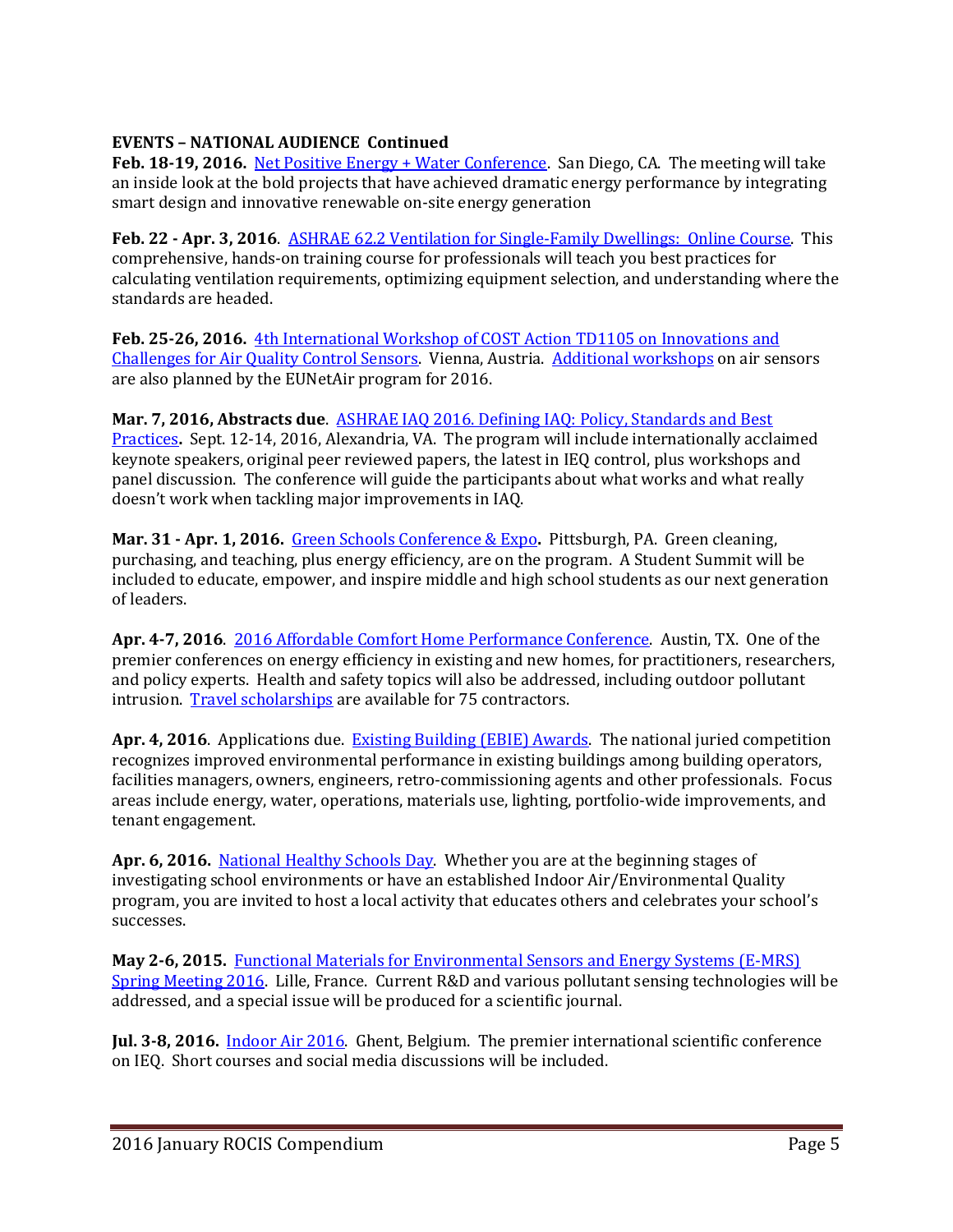# **EVENTS – NATIONAL AUDIENCE Continued**

**Oct. 9-13, 2016.** [International Society of Exposure Science \(ISES\) 2016: Interdisciplinary](http://ises2016.org/)  [Approaches for Health and the Environment.](http://ises2016.org/)Utrecht, Netherlands. This multidisciplinary meeting includes topics such as pollutant exposure, dose, and health risk assessment, policy, emerging chemicals, and science education.

**Feb. 23-25, 2017.** [CitiSci2016.](http://citizenscienceassociation.org/conference/citizen-science-2017/) Raleigh, NC. The second international conference on citizen science.

### **REGIONAL NEWS**

[GASP Testifies at School Board for Clean and Safe School Buses.](http://gasp-pgh.org/2015/12/15/school-buses-should-be-clean-and-safe/) Dec. 15, 2015. Pittsburg schools are negotiating new contracts with bus companies. Over 200 citizens supported the need for a contract requiring that diesel particle filters on all school buses and the training of bus drivers to comply with the state anti-idling law.

[IAQ Pilot Study, Energy Efficiency Upgrade Challenges,](https://www.go-gba.org/energy-efficiency-upgrade-challenges-disclosure-legislation-and-indoor-air-quality-pilot/) and, Disclosure Legislation Info Shared. Jan. 4, 2016. At the December meeting of the [2030 Pittsburgh](http://2030districts.org/pittsburgh) partners, Melissa Bilec from the University of Pittsburgh discussed the Pittsburgh 2030 District Indoor Air Quality (IAQ) pilot study, the outdoor PM levels in Pittsburgh, and the energy trade-offs to consider when evaluating IAQ.

[Unique Commuter Survey Reveals Complexity of the 2015 Pittsburgh Commuter.](https://www.go-gba.org/infographic-make-my-trip-count/) Jan. 14, 2016. GBA, GASP, and other partners investigated how people heading to Downtown or Oakland get to work or school and back. They will use this new dataset to better understand what planning needs to be put in place to improve our commutes while reducing our environmental impact.

[UPMC inks deal with Utah firm to calculate health costs.](http://www.post-gazette.com/business/healthcare-business/2016/01/11/UPMC-links-deal-with-Utah-firm-to-calcuate-health-costs/stories/201601110009) Jan. 11, 2016. Hospital giant UPMC is partnering with a Utah company to calculate the exact cost of providing health care services, with the aim to reduce unnecessary variation in how care is provided and improve how well a patient recovers.

Health studies elsewhere [show the harm of fracking.](http://www.post-gazette.com/opinion/letters/2015/12/22/Health-studies-elsewhere-nbsp-show-the-harm-of-fracking/stories/201512180099) Dec. 22, 2015. A reader asks why Pennsylvania does not have a moratorium on fracking and why the fracking industry does not support independent health impact studies.

[Gas drilling prompts fight against health department accreditation.](http://powersource.post-gazette.com/news/environment/2015/11/04/Gas-drilling-prompts-environmentalists-to-fight-health-department-accreditation/stories/201511040092) Nov. 4, 2015. A grass-roots coalition says it will try to block the national accreditation sought by the Allegheny County Health Department because the department has failed to protect public health by opposing shale gas development in county parks.

[New office buildings for start-ups planned in Pittsburgh.](http://www.post-gazette.com/business/development/2015/12/29/New-office-building-style-will-debut-in-Pittsburgh-E-V-Bishoff/stories/201512290058) Dec. 29. 2015. E.V. Bischoff, a Columbus developer wants to turn an old-style office building on its head, starting in Pittsburgh.

[January is National Radon Action Month](https://www.facebook.com/SWATPennsylvaniaRadon/?fref=nf) – Free Test Kits in Pennsylvania. Jan. 12, 2016. Exposure to radon is a preventable health risk and testing radon levels in your home can help prevent unnecessary exposure. If a high radon level is detected in your home, you can take steps to fix the problem to protect yourself and your family. [More information](http://www.epa.gov/radon/national-radon-action-month-consumer-information) is available from EPA.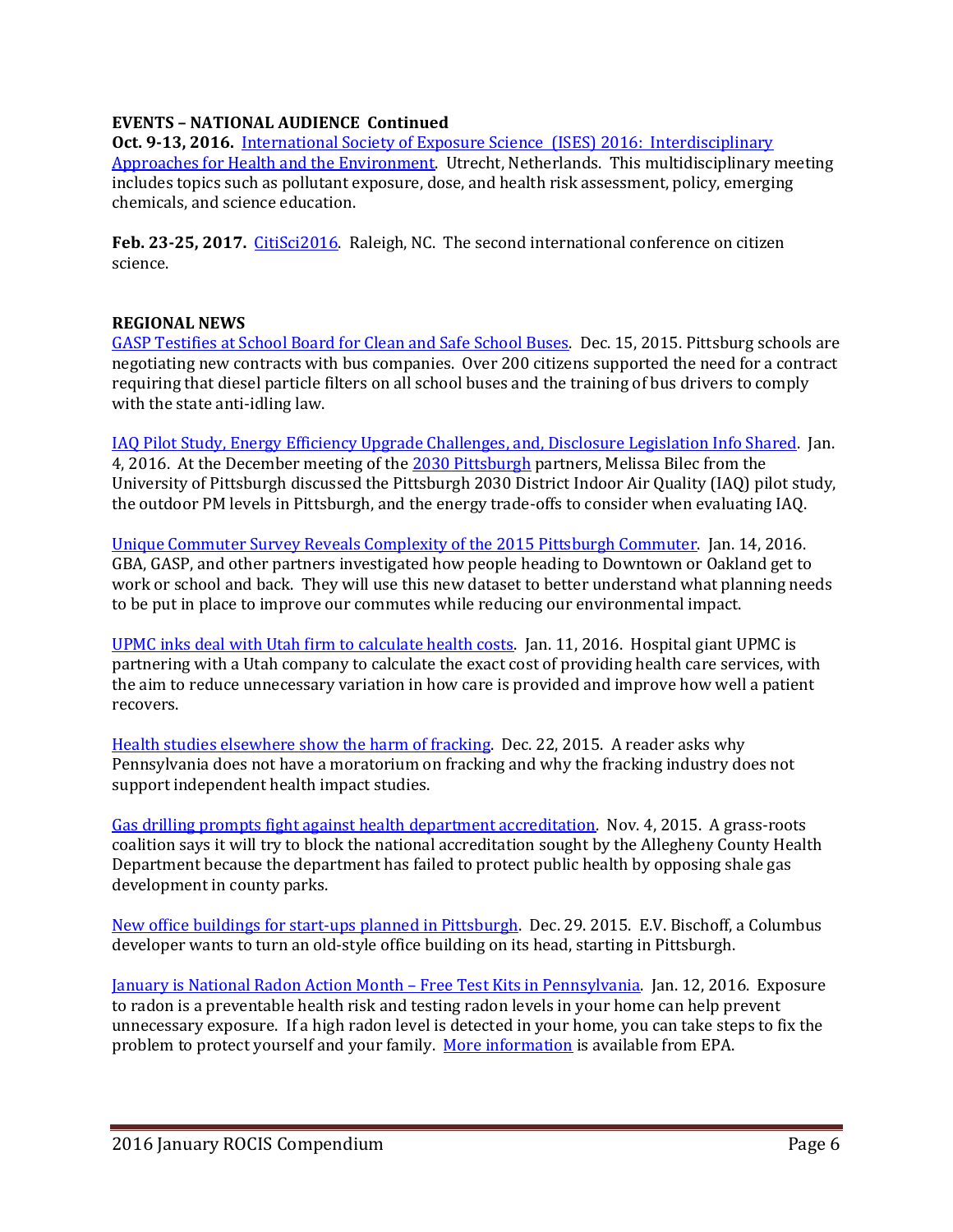## **OTHER NEWS**

#### HEALTH

[Fracking industry wells associated with premature birth.](http://www.nsf.gov/news/news_summ.jsp?cntn_id=136618&org=NSF&from=news) Oct. 8, 2015. Expectant mothers living near active natural gas fracking wells in Pennsylvania are at an increased risk of giving birth prematurely and for having high-risk pregnancies, new research at Johns Hopkins U suggests.

[Childhood Asthma Rates Level Off, But Racial and Regional Disparities Remain.](http://www.asthmacommunitynetwork.org/node/16234) Dec. 30, 2015. Part of the complexity stems from variations in rates of asthma based on age, income, region, race, and ethnicity, the study found. For low-income children in particular, it is possible that environmental risk factors like tobacco exposure, poor housing and poor indoor air quality, and indoor dust mite and cockroach exposure may make asthma more likely.

[Gut bacteria could predict asthma in kids.](http://www.sciencemag.org/news/2015/09/gut-bacteria-could-predict-asthma-kids) Sept. 30, 2015. Researchers found differences in stool bacteria and bacterial byproducts in the urine of 3-month-old infants who went on to develop asthma. Mice studies produced consistent results. The study has potential implications for identifying and treating children with asthma.

#### GREEN BUILDINGS

[BPI's Larry Zarker interview on healthy, energy efficient homes.](http://hi.iaq.net/h/i/179900124-healthy-indoors-show-bpis-larry-zarker-interview) Dec. 14, 2015. Zarker discusses how Building Performance Institute standards and certified contractors can increase comfort, health, durability, and safety for homeowners across the nation. Health insurance reimbursement is also discussed.

[Groups call for including schools in California's AB32 climate change plans.](http://www.greenschools.net/article.php?id=527) Nov. 17, 2015. The [California State PTA](http://capta.org/focus-areas/advocacy/resolutions/) and the [American Academy of Pediatrics](http://pediatrics.aappublications.org/content/early/2015/10/21/peds.2015-3232) issued calls to action this year recognizing childrens' special vulnerabilities to climate change, such as heat-related illness, air pollution, and asthma. Yet, CARB proposed [Three Year Investment Plan](http://www.arb.ca.gov/cc/capandtrade/auctionproceeds/investmentplan.htm) to allocate the \$1 billion cap-and-trade program's Greenhouse Gas Reduction Fund does little to support the development of sustainable schools.

### SENSORS AND MONITORING

[NCAR to develop wildland fire prediction system for Colorado.](https://www2.ucar.edu/atmosnews/news/18317/ncar-develop-wildland-fire-prediction-system-colorado) Dec. 9, 2015. Developed in response to legislation, the agreement creates an innovative research and development partnership to generate real-time, 18-hour forecasts of active wildfires in the state.

#### **RESOURCES**

### IEQ

[Overheating in Homes -](http://www.building4change.com/article.jsp?id=2665#.VpgCaVJ9TRJ) The Big Picture. Zero Carbon Hub. UK researchers investigate why overheating in homes happens and how local and national government can help the housing sector prevent the issue getting worse. Some housing providers are already screening for homes with known risk factors for overheating. [The report and additional resources](http://www.zerocarbonhub.org/current-projects/tackling-overheating-buildings) are available online. The final report to the Committee on Climate Change is due Spring 2016.

[NIH Clinical trial of air cleaners to improve indoor air quality and COPD health](http://grantome.com/grant/NIH/R01-ES022607-03) (in progress). In order to bridge the gap from epidemiologic evidence to research that can inform clinical practice, JHU will conduct a multi-year, randomized controlled trial to test whether targeted reductions of indoor pollutant concentrations in homes of nonsmokers and former smokers with COPD will improve respiratory health and quality of life. Each group will receive either HEPA and carbon filter air cleaners, or sham air cleaners.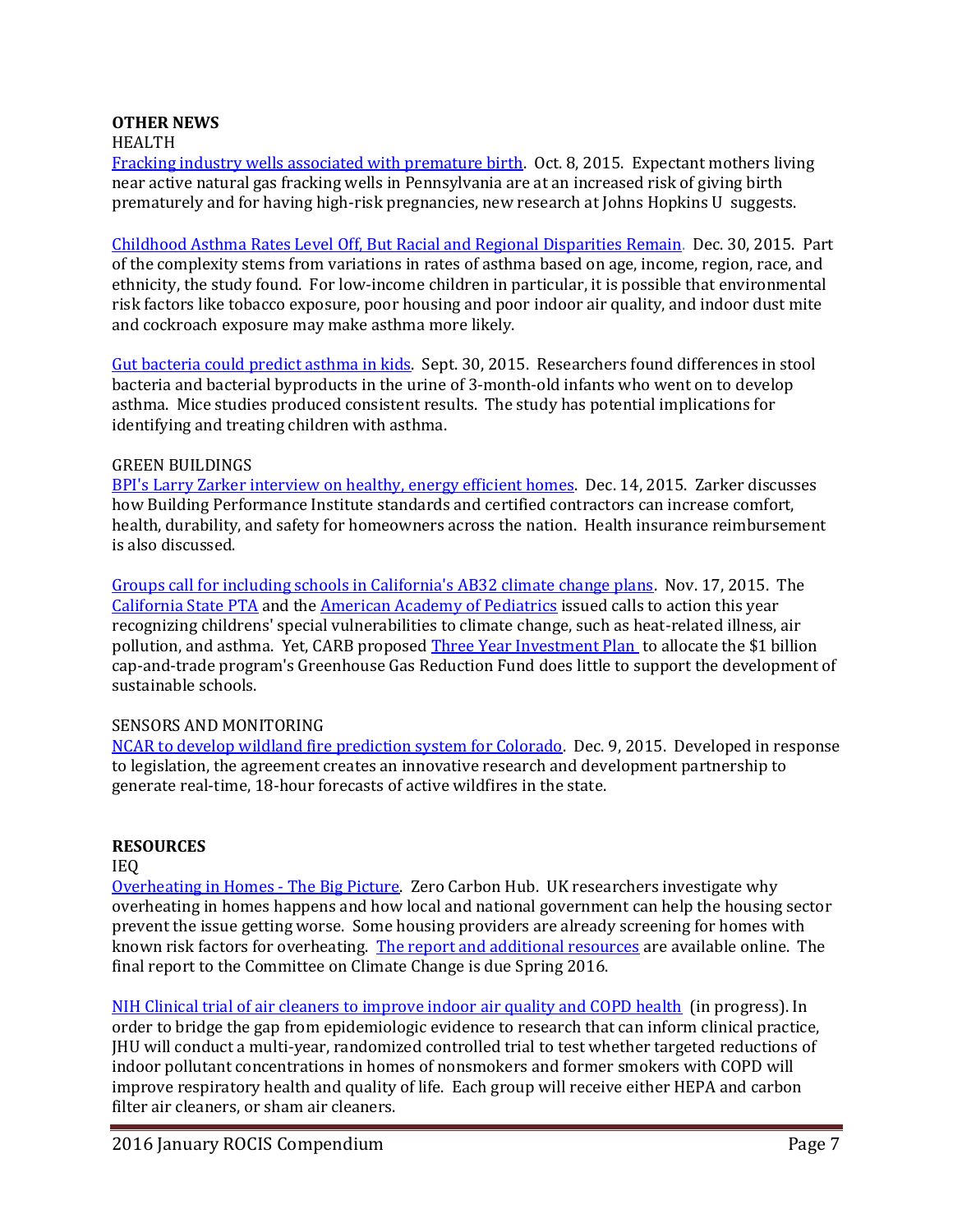# **RESOURCES (IEQ) Continued**

[Control of Legionella bacteria in the PWGSC real property portfolio.](http://www.tpsgc-pwgsc.gc.ca/biens-property/legionella-bacteria-eng.html) Public Works and Government Services Canada, 2015. Policies, practices, and updates on Legionella cases and prevention in Canada.

### HEALTH

[Asthma Community Network.](http://www.asthmacommunitynetwork.org/podcasts) Podcasts and webinars on best practices for asthma treatment and prevention. Topics include IEQ, weatherization, medical reimbursement, social impact bonds, and community engagement. Training programs for community health workers are listed for various states.

[Asthma Home Intervention: Pay for Success \(PFS\) / Social Impact Bond \(SIB\) project.](http://www.greenandhealthyhomes.org/get-help/pay-success) GHHI and Calvert Foundation selected 5 healthcare organizations and 5 service providers across the country to participate in a project that assesses the feasibility of replicating an asthma-related PFS / SIB project. The funding team will provide technical assistance to document the feasibility of moving each project to the transaction phase.

UBC Webinars [on Environmental Health.](https://www.youtube.com/user/UBCSPPH1/featured) University of British Columbia, School of Population and Public Health. Research webinars on current topics such as environmental health, IEQ, outdoor AQ, wildfires, land use, and transportation.

### GREEN BUILDING

[Assessing the True Value of Deep Energy Retrofits.](http://www.naiop.org/en/Magazine/2015/Winter-2015-2016/Finance/Assessing-the-True-Value-of-Deep-Energy-Retrofits.aspx) Real estate investors generally neglect the value of whole building design and construction beyond energy cost savings. This results in undervaluation of deep retrofit opportunities that leads to (unintended) underinvestment in efficient buildings, leaving millions of dollars on the table, neglecting investor due diligence, and increasing carbon emissions in the atmosphere. [A full report and an investor practice guide](http://www.rmi.org/deep_retrofit_value_guide_for_investors) for various types of buildings are available from the Rocky Mountain Institute.

#### COMMUNITY DEVELOPMENT AND URBAN PLANNING

[Smart Cities: Auckland and Christchurch are global winners.](https://netguide.co.nz/story/auckland-and-christchurch-global-smart-city-winners/) Oct. 20, 2015. [The Sensing City](http://sensingcity.org/) project in Christchurch, NZ will use sensors installed around Christchurch to collect real-time information on a range of variables, including pedestrian and vehicle traffic flow, water and air pollution, to improve how the city functions. Current projects include a study of air pollution and respiratory health, and cycleway development.

#### AIR QUALITY AND HEALTH MONITORING

[AQAST 10 Conference, Jan. 2016.](http://acmg.seas.harvard.edu/aqast/meetings/2016_jan/index.html#oral_tue) Presentations included air quality modeling, wildfires, climate change, satellite sensing, health and social co-benefits, and citizen science such as the [St. Louis](http://acmg.seas.harvard.edu/presentations/aqast/jan2016/Wed/PM/Fishman_de%20Foy_AQAST10_SLU%20-%20Jan%202016.pptx)  [Ozone Garden.](http://acmg.seas.harvard.edu/presentations/aqast/jan2016/Wed/PM/Fishman_de%20Foy_AQAST10_SLU%20-%20Jan%202016.pptx)

[Cohan Research Group, Rice University.](http://cohan.rice.edu/Content.aspx?id=60) Air quality research and educational outreach such as curriculum for Grade 5, inquiry-based learning with air pollution measurement, and overviews of air quality and climate change.

[Air Quality, Social Stress, and Health Research.](http://www.pitt.edu/~jcloughe/Publications.htm) Dr. Jane E. Clougherty, U. of Pittsburg. Publications and presentations.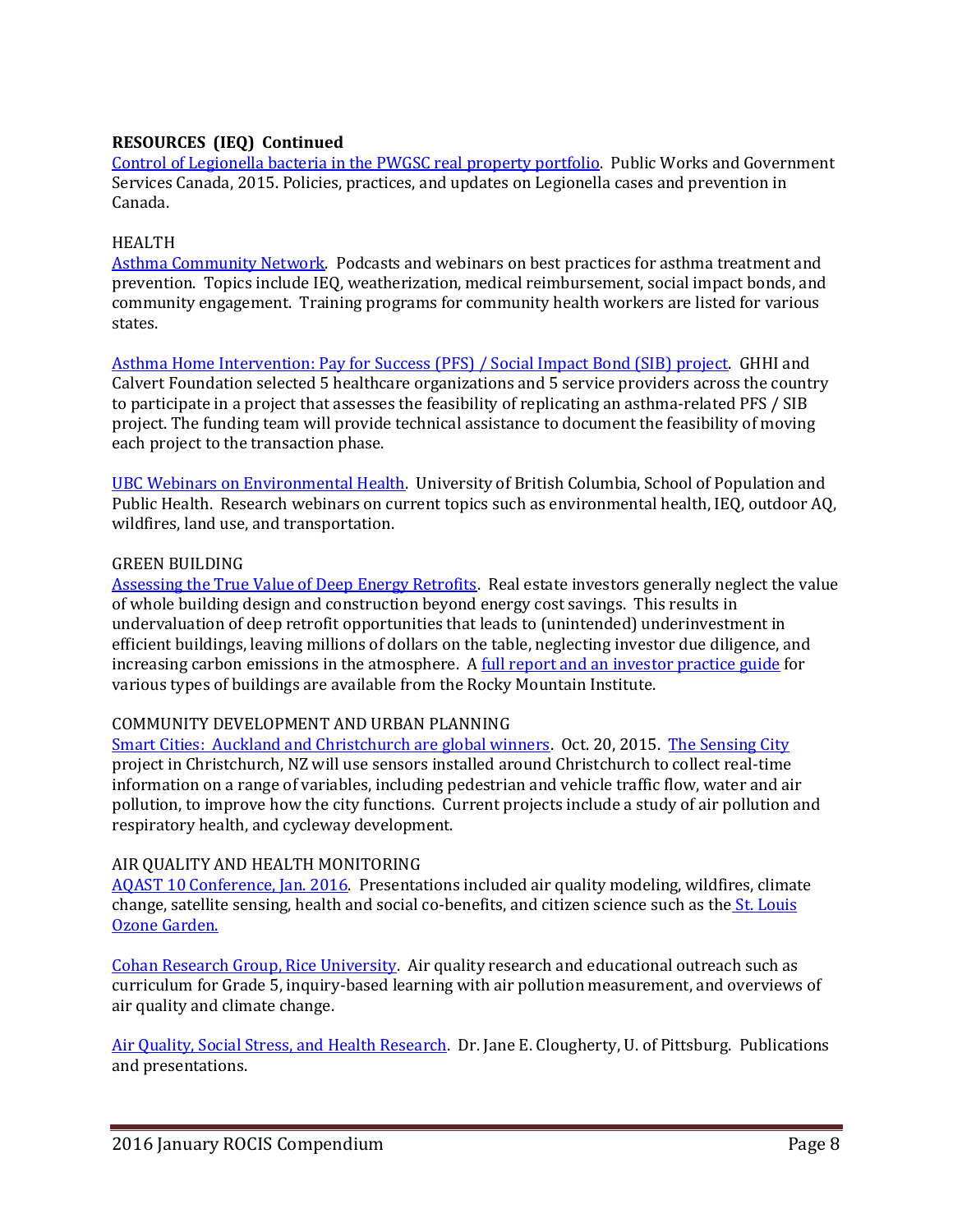### **RESOURCES Continued**

SENSORS

[EUNetAir Newsletter,](http://www.eunetair.it/) Dec. 2015. Air sensor R&D news from Europe: meeting summaries, project updates, and publication listings. The EUNetAir program has been extended until Nov. 2016.

[SENSIndoor Newsletter,](http://sensindoor.eu/fileadmin/sensindoor/downloads/SENSIndoor_Newsletter_Issue1.pdf) Dec. 2015. EU project information and highlights. [SENSIndoor](http://sensindoor.eu/) involves several research groups working to develop novel nanotechnology based intelligent sensor systems for selective monitoring of VOCs for demand-controlled ventilation in indoor environments.

[EPA Sensor R&D](http://semanticommunity.info/@api/deki/files/35992/RonWilliams10192015.pdf) Update, Oct. 2015. Summary of air and water sensor projects. EPA added several cities to the air sensor project in 2015, including Philadelphia.

[Future of sensor networks.](http://www3.epa.gov/ttn/amtic/files/2014conference/wedngamdye.pdf) T. Dye, 2014. National Ambient Air Monitoring Conference, Atlanta, GA. Presentation addresses examples of urban sensor networks, sensor testing, citizen science, and R&D needs.

Cambridge University AQ sensor  $R&D$ . Research areas include sensors for urban networks, smart cities, personal monitoring, and mobile monitoring. [AQMesh](http://www.aqmesh.com/category/updates/) project and video. [Seminar](http://www.ch.cam.ac.uk/talk/63376) by Ron Jones, Feb. 2, 2016.

[Summary of low cost AQ sensor features.](http://www.ises2015.org/Images/Sensor-Fair-participants.pdf) ISES 2015 Sensor Fair.

### **FUNDING OPPORTUNITIES**

[The West Penn Power Sustainable Energy Fund:](http://wppsef.org/) Financing programs are focused on innovative energy efficiency and conservation technologies, renewable and clean energy and public outreach and education. Due Jan. 21, 2016

[CalEPA: \\$1 Million to Support Vulnerable Communities.](http://www.rampasthma.org/archives/13626) Due Jan. 22, 2016.

HUD: [Innovation in Affordable Housing Student Design and](https://www.huduser.gov/portal/challenge/home.html) Planning Competition. Due Feb. 8, 2016.

[EPA: Environmental Justice Collaborative Problem-Solving Grants.](http://www.grants.gov/web/grants/search-grants.html?keywords=EPA-OECA-OEJ-16-01) Due Feb. 12, 2016.

[Keystone Energy Efficiency Alliance: Energy Efficiency Award for K-12 Schools in PA.](http://energywisepa.org/schools-award) Due Mar. 4, 2016.

## **RESEARCH AND DEMONSTRATION**

IEQ

[Indoor air sampling for fine particulate matter and black carbon in industrial communities in](http://www.sciencedirect.com/science/article/pii/S0048969715303193)  [Pittsburgh.](http://www.sciencedirect.com/science/article/pii/S0048969715303193) Tunno, et al., 2015.

[Perinatal Exposure to Traffic-Related Air Pollution and Atopy at 1 Year of Age in a Multi-Center](http://ehp.niehs.nih.gov/1408700/)  [Canadian Birth Cohort Study.](http://ehp.niehs.nih.gov/1408700/) Sbihi et al. Sept. 2015. Indoor exposure is modeled.